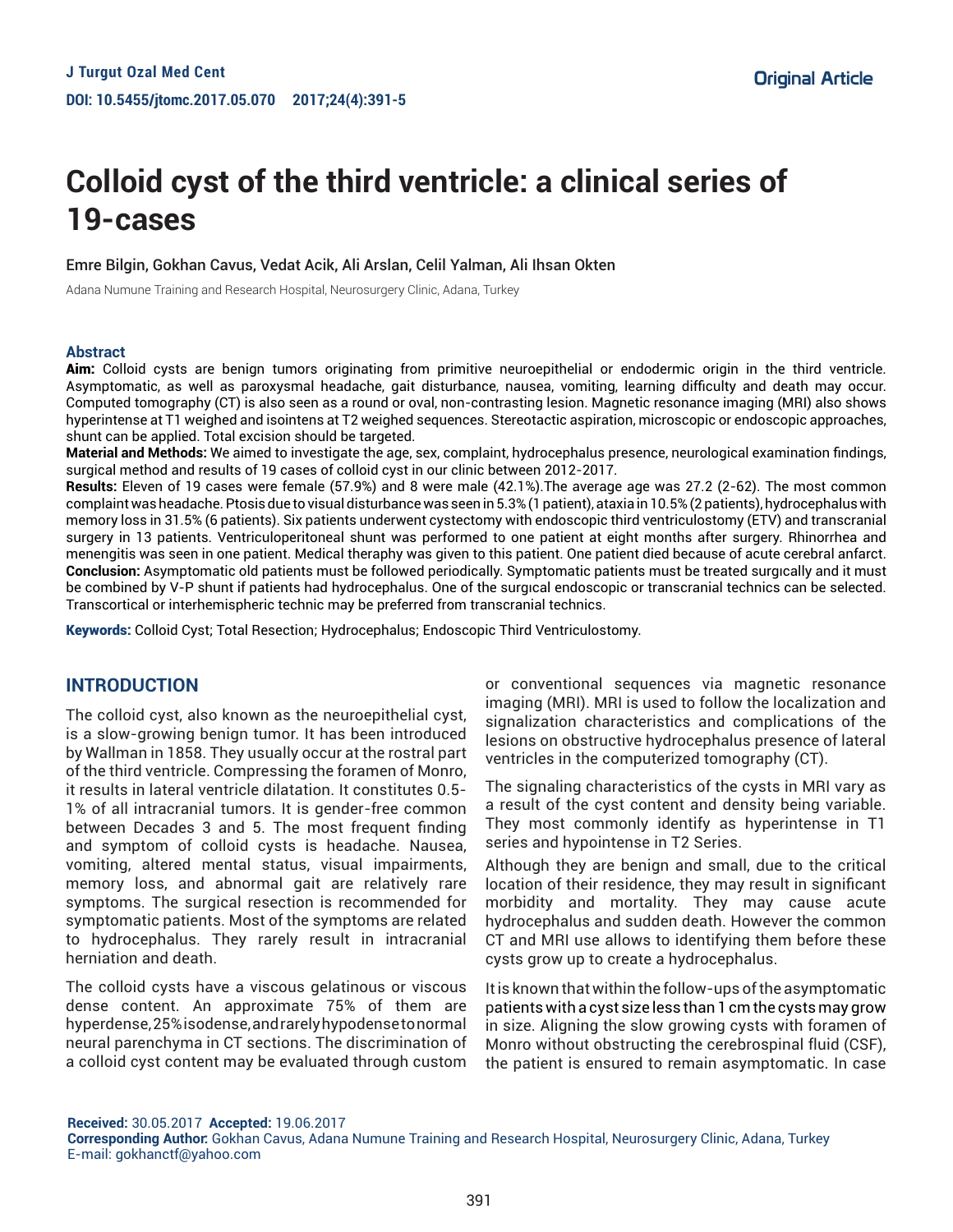of rapid dimensional progression, which means the cyst diameter reaching 1 cm, the possibility of complication occurrence gets increased.

Cystectomy is applied to symptomatic patients with concomitant hydrocephalus in combination with ETV or V-P shunt. The suitable procedure, among the endoscopic or microsurgery methods, is combined in the surgery.

## **MATERIAL and METHODS**

We aimed to investigate the age, gender, complaint, hydrocephalus presence, neurological examination findings, surgical method and results of 19 cases of colloid cyst in our clinic between 2012-2017. Clinic, radiologic, histopathological examinations were conducted for diagnosis. Cases were scanned retrospectively, file details, imaging results, surgery notes were reviewed.

## **RESULTS**

11 of 19 cases (57.9%) were female and 8 of them (42.1%) were male. Average age was found to be 27.2 (2-62). The most frequent complaint on admission was headache with 84.2% (16 cases). Ataxia and visual impairment (ptosis related to third cranial nerve paralysis complaints were seen in 10.5% (2 cases) and 5.3% (1 case) of the population, respectively (Table 1). The onset of the complaints varied between 15 days and 3 years.

| Table 1. Gender, complaint, imaging methods, distribution of the<br>neurological examination findings |                                                 |                |           |  |  |
|-------------------------------------------------------------------------------------------------------|-------------------------------------------------|----------------|-----------|--|--|
| <b>Colloid Cyst</b>                                                                                   |                                                 | <b>Number</b>  | Percent % |  |  |
| Gender                                                                                                | Male                                            | 8              | 42.1%     |  |  |
|                                                                                                       | Female                                          | 11             | 57.9%     |  |  |
| Comlaint                                                                                              | Headache                                        | 16             | 84.2%     |  |  |
| Atatxia                                                                                               | $\mathfrak{p}$                                  | 10.5%          |           |  |  |
|                                                                                                       | <b>Visual Impairment</b>                        | 1              | 5.3%      |  |  |
| Imaging                                                                                               | Ct And Mri                                      | 17             | 89.5%     |  |  |
| <b>Methods</b>                                                                                        | Mri Only                                        | $\mathfrak{p}$ | 10.5      |  |  |
| <b>Neurological</b><br>Examination                                                                    | <b>Motor Deficit</b>                            |                |           |  |  |
|                                                                                                       | <b>Visual Impairment</b>                        | 1              | 5.3%      |  |  |
|                                                                                                       | <b>Hydrocephalus Findings</b><br>Papilla Stasis | 6              | 31.5%     |  |  |

Ptosis related to third cranial nerve paralysis was seen in a single patient with visual impairment in their neurological examination. In 6 of the 16 patients with headache, radiologic (Figures 1) and clinical hydrocephalus findings were encountered, and indistinction of the borders of iris in the funduscopic examination. Of 19 cases, MRI was used in 89.5% (17 cases) in combination with CT, and MRI was used alone in 10.5% (2 cases). MRI was performed in all the cases.

Gross total resection was performed in 94.7% (18 cases)

and subtotal resection was performed in 5.3% (1 case) of the cases, and some cyst wall was remained as a residue. Cystectomy was performed in 31.5% (6 cases) through endoscopic approach, 31.5% (6 cases) through microscopic transcortical approach, and 37% (7 cases) through microscopic transcallosal approach (Table 2).



**Figure 1.** Preop axial section of the brain CT.

| <b>Table 2. Surgeries performed and methods thereof</b> |                                |               |           |  |  |
|---------------------------------------------------------|--------------------------------|---------------|-----------|--|--|
| <b>Colloid Cyst</b>                                     |                                | <b>Number</b> | Percent % |  |  |
| Performed<br>Surgery                                    | <b>Gross Total</b><br>Excision | 18            | 94.7%     |  |  |
|                                                         | Subtotal Excision              |               | 5.3%      |  |  |
| Surgical<br>Options                                     | Endoscopic                     | 6             | 31.5%     |  |  |
|                                                         | Transcortical                  | 6             | 31.5%     |  |  |
|                                                         | Transcallosal                  |               | 37%       |  |  |

Evaluating the surgical results, V-P shunt was applied to a patient upon development of hydrocephalus at postop Month 8. A fair amount of cyst wall was remained as a residue in the case with third cranial nerve paralysis, and no growing up and no change in neurological manifestation were seen at postop Month 12 followups. ETV was applied to 6 patients found to be with preop hydrocephalus in combination with cystectomy (Figures 2, 3 and 4).

All the 6 cases had improvement in their postop neurological manifestations. A case of ours that we applied transcranial intervention within the postop period was hospitalized and received medical treatment upon the occurrence of rhinorrhea and meningitis at first month. Another case of ours that had cystectomy through transcranial interhemispheric approach died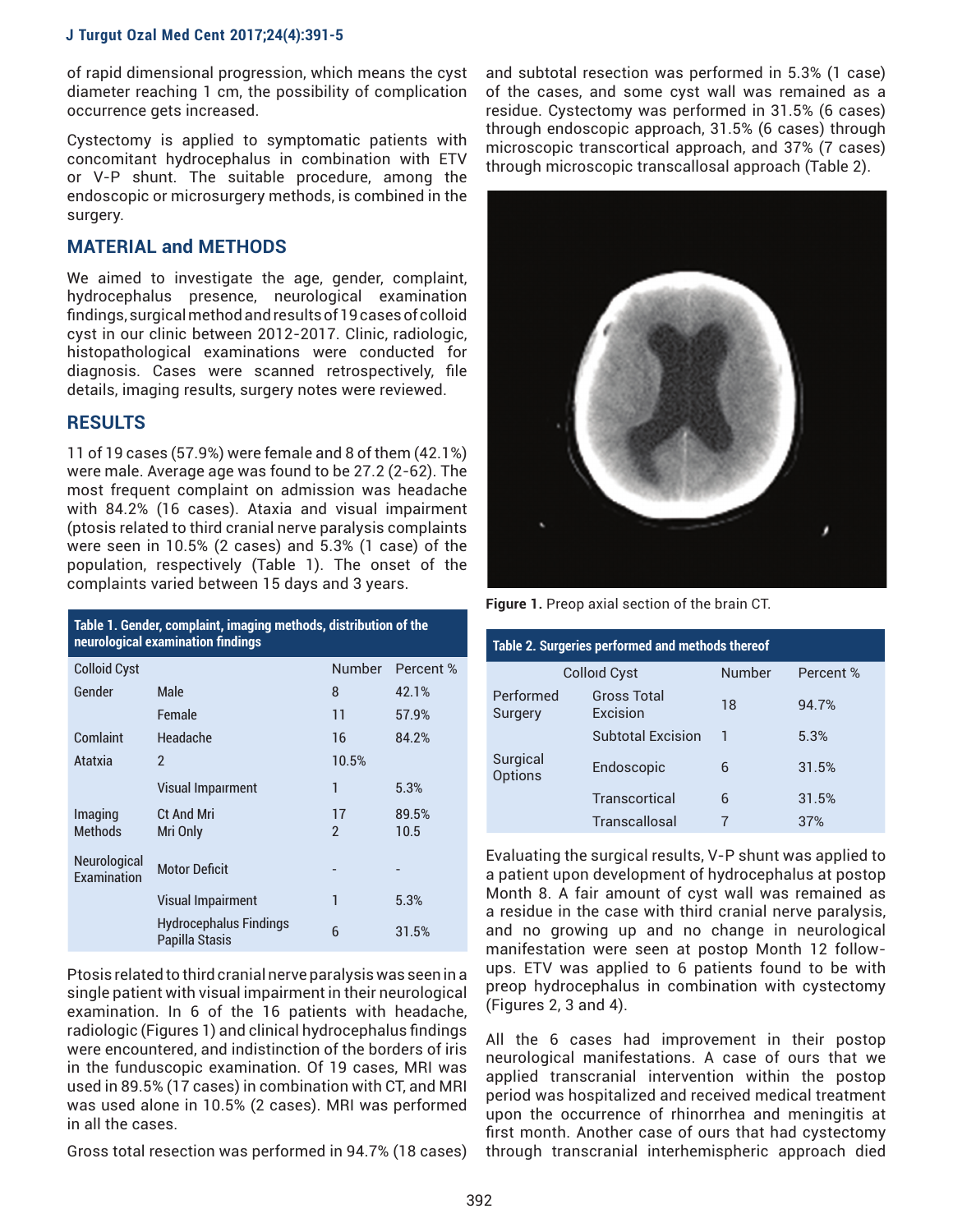at postop Day 5 as a result of acute cerebral infarction. Patients were followed for 17.4 months on average (6- 36 months), and no radiology and clinical recurrence and complaint were found in our cases within their radiology and clinical follow-ups.



Figure 2. Preop contrasted T1A axial section MRI.



**Figure 3.** Preop contrasted T1A coronal section MRI.



Figure 4. Brain CT after ETV+cystectomy surgery.

# **DISCUSSION**

Considering the etiology, the origins of colloid cysts are uncertain, and the onset theories indicates that they may be originated from neuroepithelium, paraphysis, ependyma, or choroid plexus. Some researchers, sticking to the morphological analysis performed, suggested it to be originating from alternative endoderm (1,2). Also some suggest that it has a similar origin to Rathke's cyst (3). Most of the patients with colloid cyst are asymptomatic, and their clinical manifestations may be worsened. Asymptomatic cysts without a ventriculomegaly smaller than 1 cm were reported to develop spontaneous resolution (4). Asymptomatic patients should be carefully and regularly followed clinically and radiologically. Sudden deaths were reported in cases with cysts larger than 1 cm (6).

Worsening related to the enlarging cyst may be seen in patients asymptomatic for a long period of time (5, 6). Colloid cysts may present via obstructive hydrocephalus and paroxysmal headache. The headache characterizes to be worsening in mornings, short term, severe, and localized in frontal head. Ataxia, nausea, vomiting, behavioral disorders, visual impairments, and sudden falls without sensory loss may occur, and sudden deaths related to the increased intracranial pressure rises (7). In our study, headache was found to occur in 84.2% (16 cases), ataxia was found to occur in 10.5% (2 cases), and visual impairment (third cranial nerve paralysis) was found to occur in 5.3% (1 case).

Generally examining the colloid cysts, the average age varies in Decades 4 and 5 and gets increased to Decade 7. No gender is dominant (8).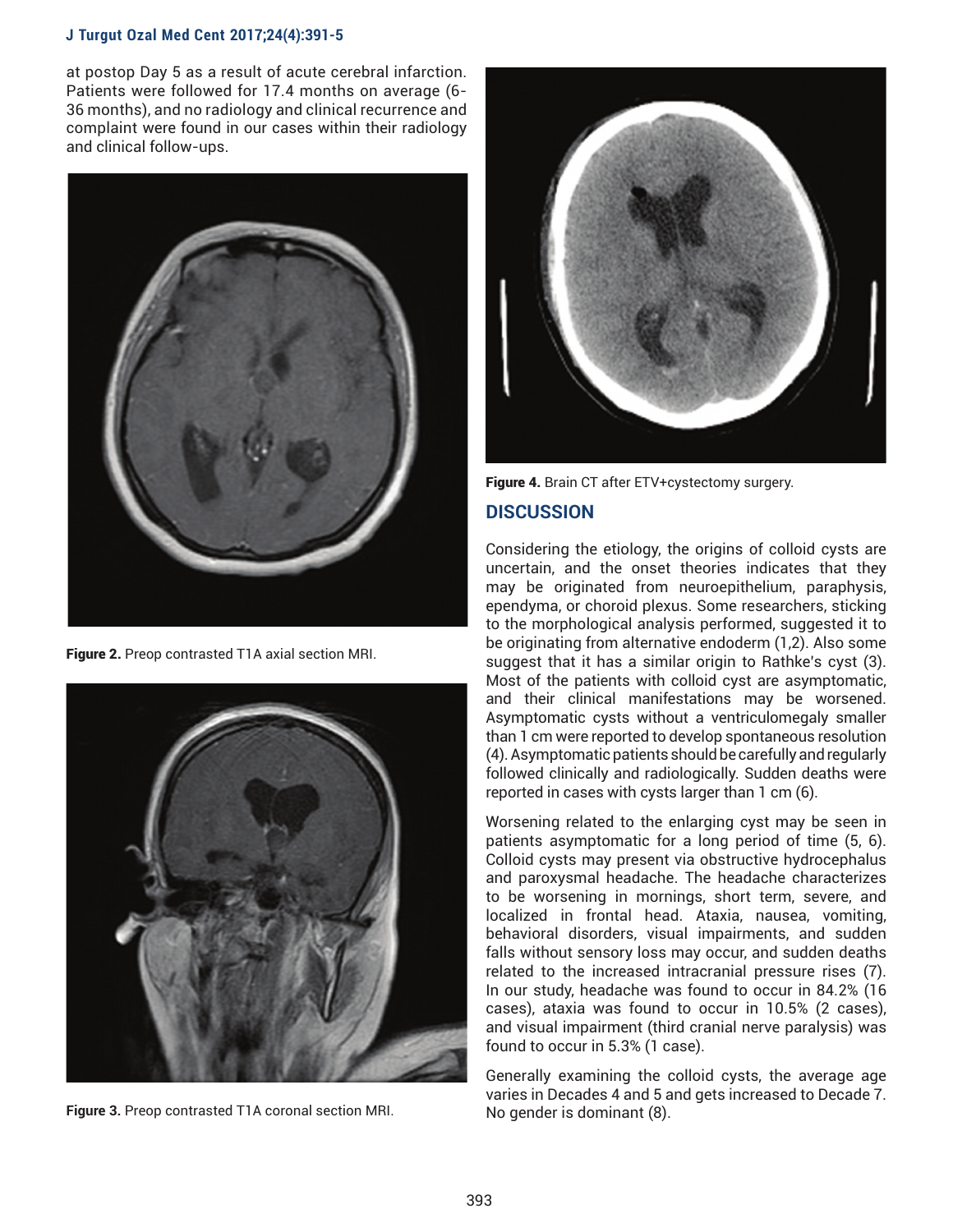Although it is not evident in our study as well, females are superior in Decade 5 patient population with a ratio of 57.8% (11 cases). 10.5% of the population (2 cases) was smaller than 10 of age. Reviewing the literature, this tumor group is rare in pediatric population but has a more aggressive clinical and radiology course than adult population, and early surgery is recommended (9,10).

Familial colloid cysts are reported between mother and daughter and sisters and brothers. Although they generally locate in third ventricle, the literature data indicate them to possibly locate in suprasellar region, lateral ventricle, frontal and pontomesencephalic area, parietal convexity, and cerebellar region (11). Calcification and hemorrhage rarely occur, and cyst sizes vary between 5 and 25 mm (11). Cyst measurements of all our cases in our study turn out to be smaller than 1 cm, and no calcification and hemorrhage were encountered in our cases.

The management of the colloid cysts may vary including stereotactic aspiration, microscopic or endoscopic resection, and shunt surgery. ETV and V-P shunt may be combined with cystectomy in cases with concomitant hydrocephalus. Stereotactic treatment has a high recurrence ratio and results in limited cyst content aspiration and partial cyst wall resection (12). We did not perform stereotactic aspiration in any of our cases of our study.

Symptomatic cases with a cyst size larger than 1 cm, growing cyst, or hydrocephalus related cyst are received surgical treatment (5). Microscopic trancallosal or transcortical approach is preferred in surgery. Transcallosal approach is a direct and safe method in cases without ventriculomegaly. Short operation period, well total resection ratio, and minimum morbidity rate are benefits of this approach (13). There is a low possibility of disconnection syndrome and behavioral disorder occurrence as a result of the anterior callosotomy limited to a callosal incision smaller than 1 cm (14). In our study, 53.8% (7 cases) of 13 cases having microscopic surgery had surgical cystectomy through transcallosal approach.

Microscopic transcortical approach is preferred as a safe and effective method in conditions with lateral ventricle dilatation. It is a technique yielding good results although it may result in minimal retraction and brain parenchymal injury. In our study, 46.2% (6 cases) of 13 cases having microscopic surgery had surgical cystectomy through transcallosal approach.

Endoscopic surgery is increasingly used in brain, spinal column, and skull base lesions (17,18,19,20,21, 22,23,24,25,26). It is a minimal invasive method allowing a well visualization (27). In colloid cyst patients with a normal size ventricular system, endoscopic colloid cyst resection may result in vein and nerve injuries. As it visualizes a limited ventricular area, the total resection of the cyst wall may reveal inadequacies. Such risks may occur in cases with normal ventricle size as well as those with ventriculomegaly (28, 29). In our study, in a patient

among those we performed cyst excision via endoscopic approach, the cyst wall could not be totally excised, and some residues was remained from the wall.

## **CONCLUSION**

The complications that we may encounter in colloid cyst surgery include symptomatic or asymptomatic recurrences, intraventricular or intraparenchymal hemorrhages, and fornix injuries along with anterograde and retrograde amnesia. The recurrence risk with gross total excision and coagulation of the colloid cyst wall is minimal. Asymptomatic recurrences may be seen in long term results of the endoscopic approach. Asymptomatic residual cyst wall may be encountered following subtotal coagulation and resection of the cyst wall. The total excision should be the purpose of the surgery. As it tends to have a more clinically and radiologically aggressive course within the pediatric age, those colloid cyst cases encountered by chance are recommended to get an early stage surgery.

## **REFERENCES**

- 1. Nagaraju S, O'Donovan DG, Cross J, Fernandes H: Colloid cyst of the third cerebral ventricle with an embryological remnant consistent with paraphysis cerebri in an adult human. Clin Neuropathol 2010;29:121-6.
- 2. Shibata T, Burger PC, Kleihues P: Origin of colloid cyst: immunoperoxidase study. No To Shinkei 1987;39:953-8.
- 3. Lach B, Scheithauer BW. Colloid cyst of the third ventricle: A comparative ultrastructural study of neuraxis cysts and choroid plexus epithelium. Ultrastruct Pathol 1992;16:331- 49.
- 4. Annamalai G, Lindsay KW, Bhattacharya JJ: Spontaneous resolution of a colloid cyst of the third ventricle. Br J Radiol 2008;81(961):e20-2.
- 5. Pollock BE, Huston J 3rd: Natural history of asymptomatic colloid cysts of the third ventricle. J Neurosurg 1999;91:364- 9.
- 6. Hamlat A, Pasqualini E, Askar B: Hypothesis about the physiopathology of acute deterioration and sudden death caused by colloid cysts of the third ventricle. Med Hypotheses 2004;63:1014-7.
- 7. Hohenstein C, Herdtle S: Unexpected death from a colloid cyst. Int J Emerg Med 2010;27:65-6.
- 8. Mishra S, Chandra PS, Suri A, Rajender K, Sharma BS, Mahapatra AK: Endoscopic management of third ventricular colloid cysts: Eight years' institutional experience and description of a new technique. Neurol India 2010;58:412- 7.
- 9. Goyal N, Sharma BS, Mahapatra AK: Third ventricular colloid cysts in children-a series of eight cases and review of the literature. Turk Neurosurg 2014;24:1-7.
- 10. Kwiek S, Kocur D, Doleżych H, Suszyński K, Szajkowski S, Sordyl R, Slusarczyk W, Kukier W, Bażowski P: Endoscopic technique in the treatment of patients with colloid cysts of the third ventricle. Report based on over a decade of experience. Neurol Neurochir Pol 2012;46:216-23.
- 11. Sambasivan M, Padmanabhan S, Sambasivan M: Large colloid cyst of the anterior third ventricle associated with calcification in the cyst wall. Neurol India 2010;58:330-1.
- 12. Kumar K, Kelly M, Toth C: Stereotactic cyst wall disruption and aspiration of colloid cysts of the third ventricle. Stereotact Funct Neurosurg 1998;71:145-52.